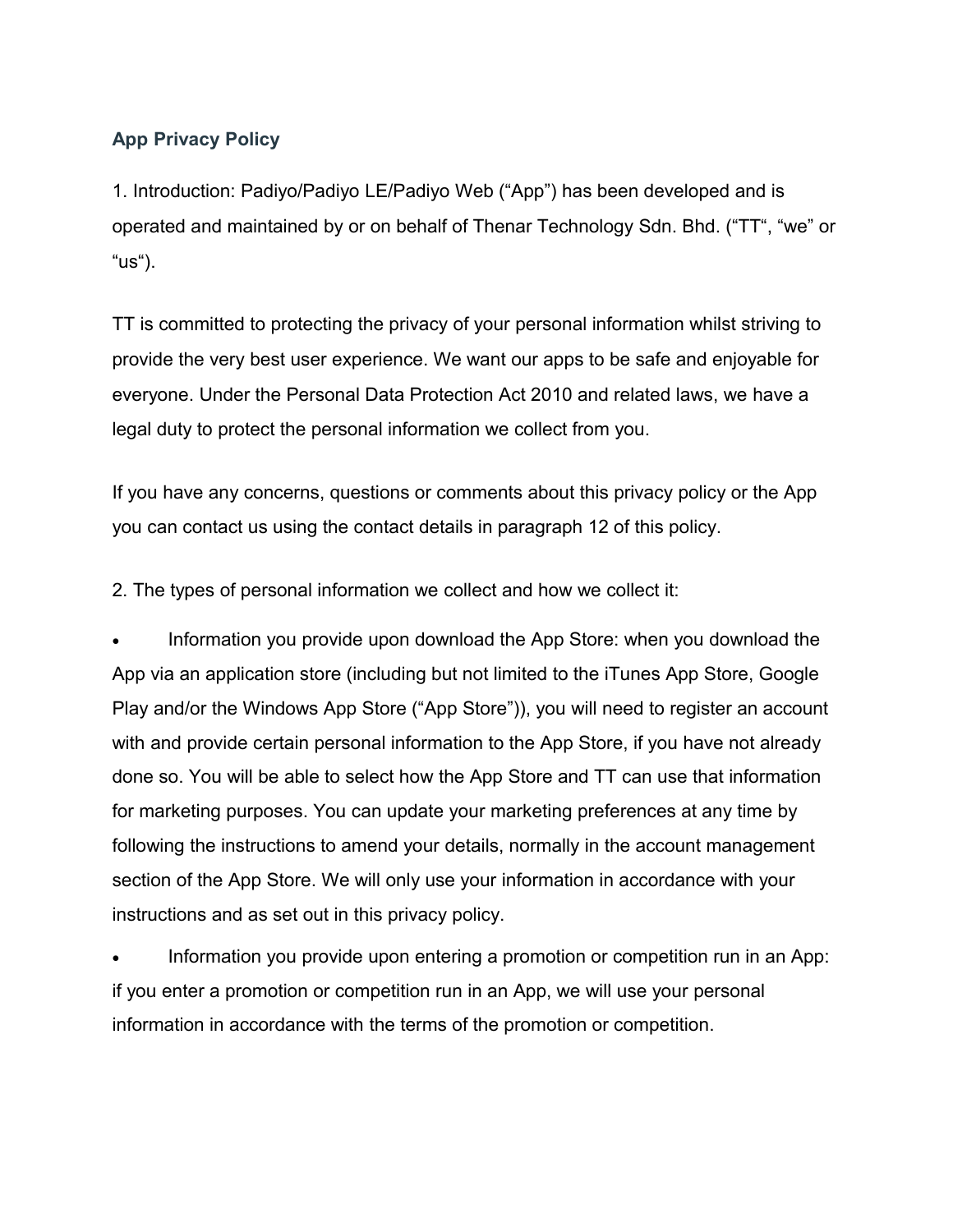Information you provide when taking part in a poll or survey run in an App: if you take part in a poll or survey run in an App we will use your personal information in accordance with the terms of the poll or survey.

 Games: if you register to play a game through an App, we will use your personal information in accordance with the terms of the game.

 Demographic and other data: the App uses cookies and other tracking technology to collect information about your use of our App, information about your device such as your device ID, IP address and browser type, demographic data and, if you arrived at the App via a link from a site other than the relevant App Store, the URL of the linking page. It may also collect your name and email address. The data collected through cookies and other tracking technology may be transferred to third parties. For more information on how this App uses cookies and other tracking technology, see our cookie policy.

 Email communications: we use web beacons in our emails to track the success of our marketing campaigns. Our web beacons don't store any information on your computer but, by communicating with our cookies on your computer, they can tell us when you have opened an email from us. We may keep track of the emails that we send you. We also keep a record of what communications you have selected to receive or not to receive. If you would like to opt out of receiving such emails, please click the "unsubscribe" link in the email and follow the instructions.

## 3. How we use the information that we collect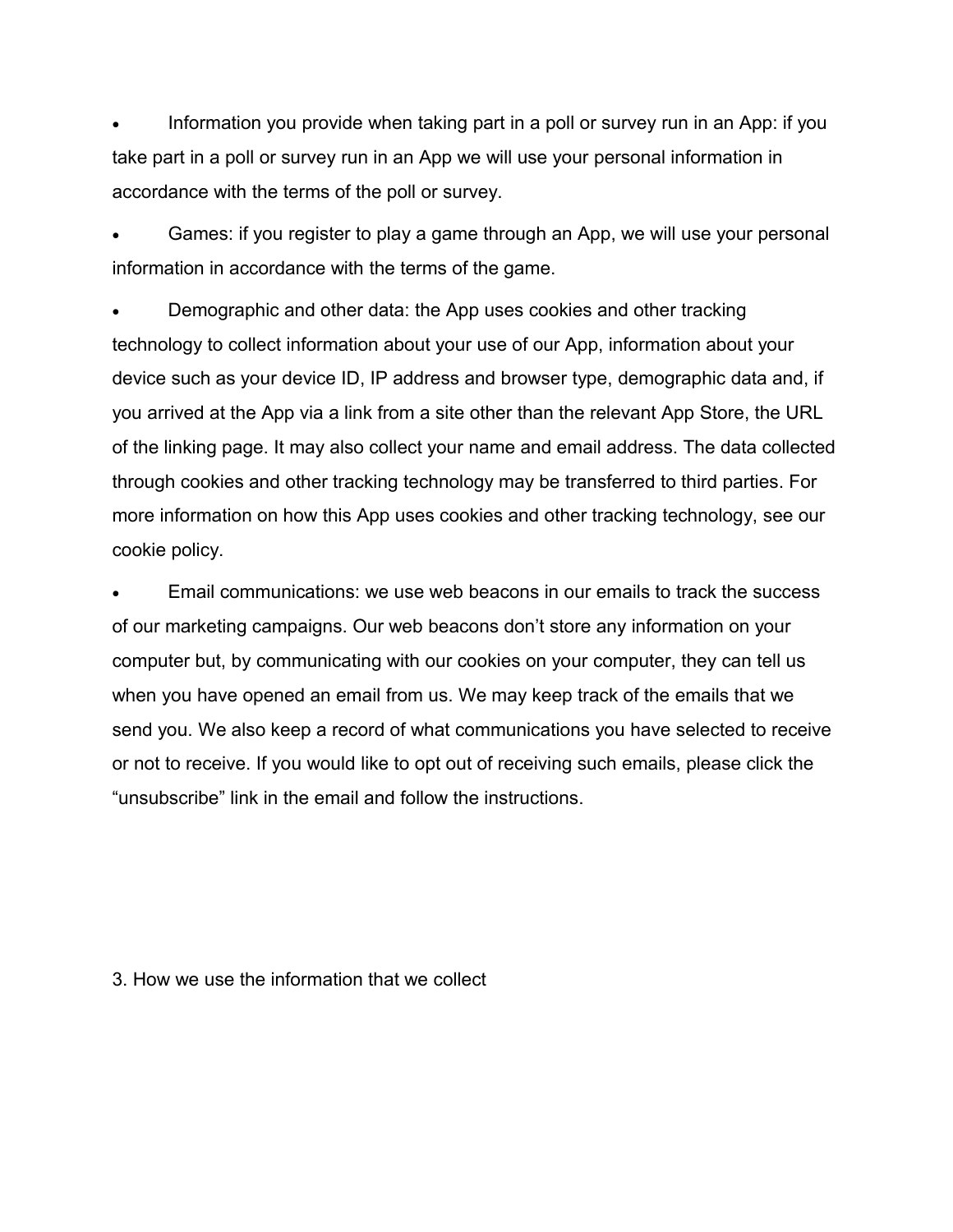The relevant App Store owns the information it collects when you download this App through the App Store. They may share some of that information with us, depending on the selections you have made. We will use it, as applicable, to:

 provide you with services or information that you have requested or products or services that you have ordered, such as Apps and subscriptions to Apps

confirm or fulfill an order you have submitted

inform you if you have won a prize

 monitor or improve the performance of, and products and services available through, this App

 monitor compliance with our terms and conditions of use of the App, enforce our rights and protect the safety of others including investigating and if necessary removing any content about which we receive a complaint

 send you promotional materials or special offers on our behalf or on behalf of our group companies and marketing partners. If you do not want to receive this marketing information you can notify us of this as part of the App Store registration process and/or App purchase process. You can stop receiving this information at any time by following the unsubscribe instructions on the correspondence you receive or by amending your marketing preferences, normally in the App Store account management section

 for any purpose if we are required to do so by any law or other regulatory or government authority

By providing us with your personal information, you consent to us: (a) processing your information as set out in this privacy policy and in any other manner you expressly consent to; (b) processing your sensitive personal data, such as health data (if provided); and (c) transferring your information to countries or jurisdictions which do not provide the same level of data protection as the Malaysia, if necessary for these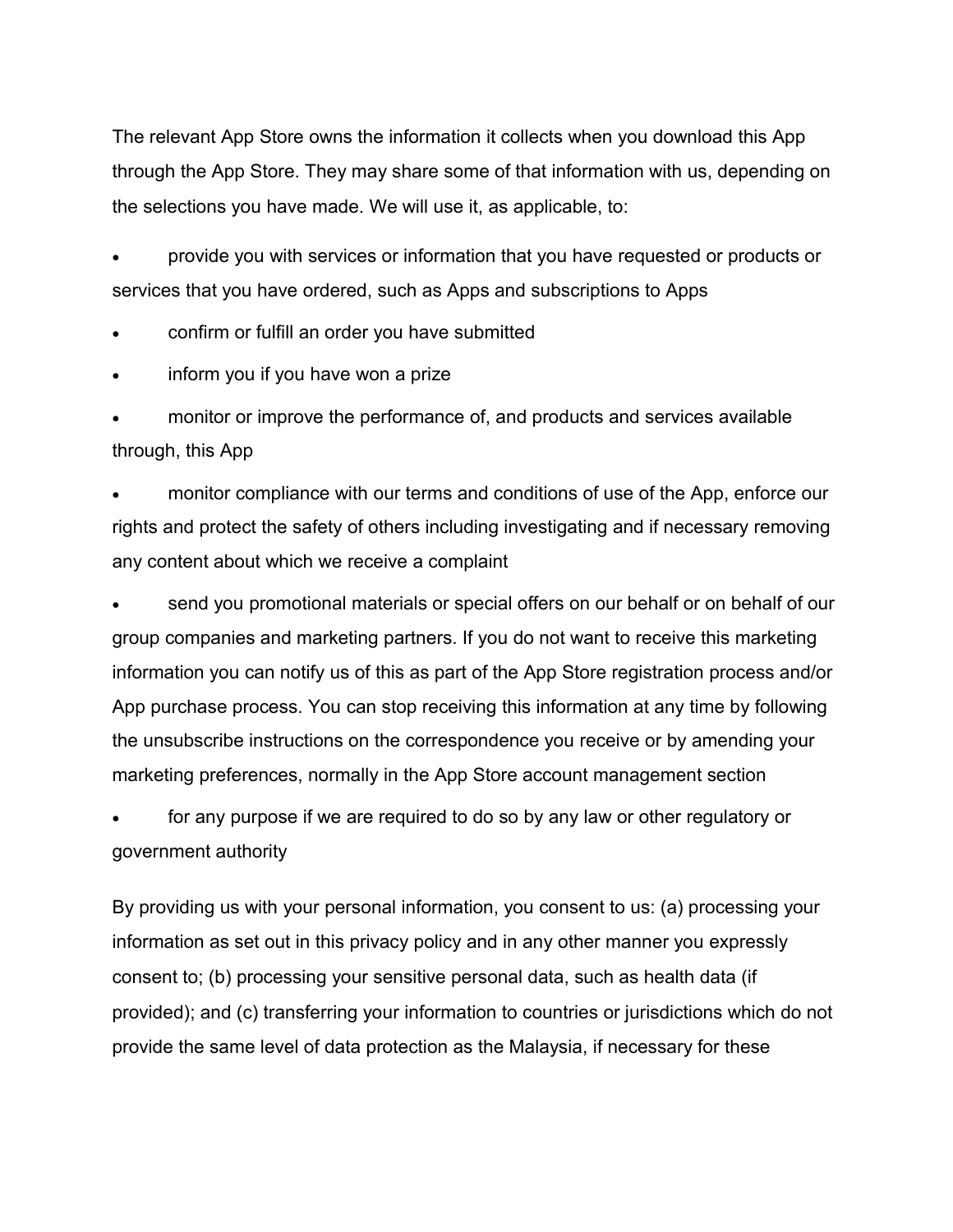purposes. If we do make such a transfer, we will, if appropriate, put a contract in place to ensure that your information is protected.

4. Who we may share your personal information with

Agents: we use third parties to perform certain functions on our behalf including fulfilling orders, sending emails, organising and managing competitions, promotions, surveys or polls, removing repetitive information from customer lists, App analysis, data analysis and processing credit card payments. They will have access to your personal information if necessary to perform their function but they cannot use it or disclose it for any other purpose, unless you have specifically given them consent to do so.

Aggregate Information: we may share aggregate, non-personally identifiable information, such as demographics and App usage statistics, with advertisers, sponsors and other organisations.

Third-Party Ad Serving Services: we or the App Store may use a third-party network advertiser to serve advertisements within the App. Network advertisers are third parties that display advertisements based on the category the App falls into. Third-party ad serving enables us to target advertisements to you for products or services you might be interested in. This App's advertisers and/or sponsors may themselves set and access their own cookies on your device if you choose to have your cookies enabled in your browser.

Third Party Analytics Services: we may use the Google Analytics, Flurry or other analytics services to anonymously collect and analyse which pages of the App are viewed and for how long and which links are followed, so that we can provide more content which is of interest to you.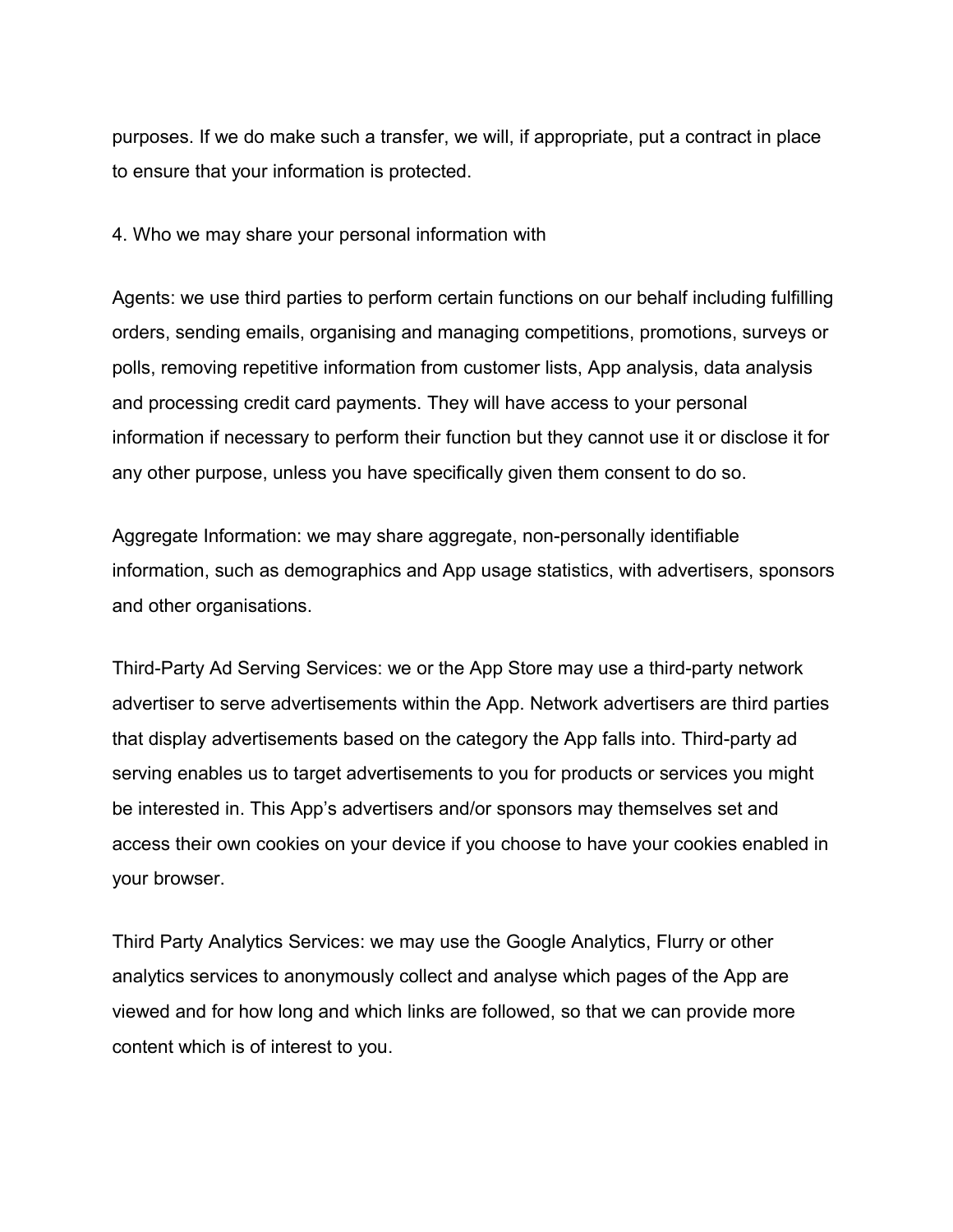5. Maintenance and storage of information: Your information is collected through the relevant App Store and certain information is passed on to us. We Store that information on servers which are owned and maintained by or on behalf of Future and its group companies. We may keep your information for a reasonable period for the purposes set out in this privacy policy.

6. Links to other websites: this App may contain links to other websites and we may display advertisements from third parties in our App. We may monetise some of these links through the use of third party affiliate programmes. Notwithstanding such affiliate programmes, we are not responsible for the content or privacy policies of these websites or for third party advertisers, even if they use the App's logo as part of a cobranding agreement, nor for the way in which information about their users is treated. Before submitting any personal information to such websites, you should check their privacy policy.

7. Security: In accordance with our requirements under the Personal Data Protection Act 2010, we will adopt appropriate security procedures to help prevent unauthorised access to your information. Neither Future nor any of its group companies shall be liable for any attempt to hack or crack or otherwise gain access to any of your information on servers owned and maintained by or on behalf of Future and its group companies.

8. A note for parents concerning privacy: this App and the App Store is for a general audience although age gating may be set by the relevant App Store based upon information we provide when we submit the App to the relevant App Store. We do not currently knowingly collect any personal information from children under the age of sixteen. If, in the future, we collect personally identifiable information from children through an App Store, we will do so in compliance with all relevant laws and regulations including, without limitation, obtaining parental consent where necessary.